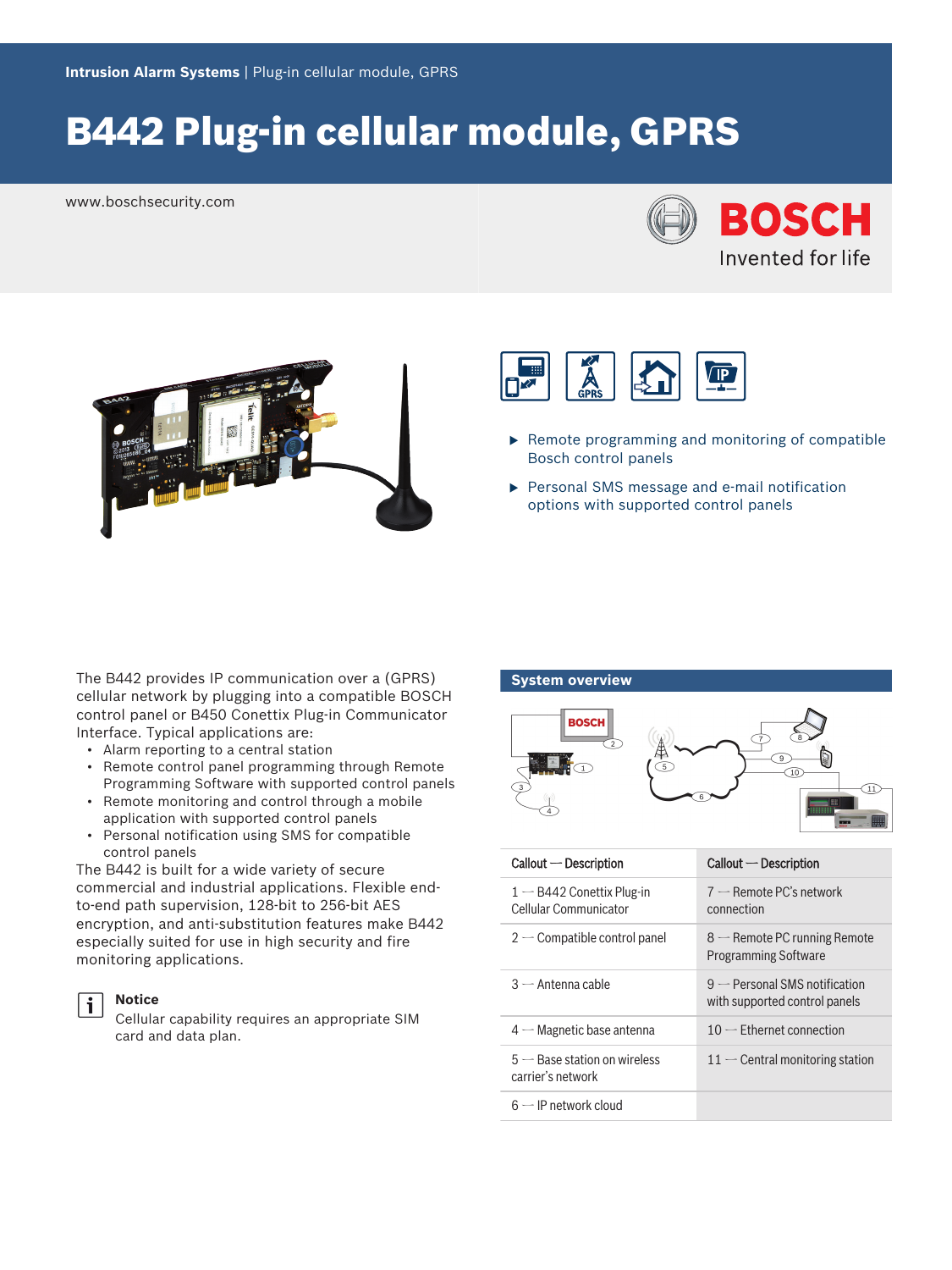#### **Functions**

#### **Conettix IP communication via Cellular**

The B442 uses Conettix IP protocol, SIA DC-09 UDP, and CSV-IP on supported control panels that support:

- Flexible polling intervals
- Resistance to Denial of Service attacks
- Anti-replay/anti-substitution keys using Conettix

#### **Easy Installation, troubleshooting, and maintenance**

- No networking expertise required at field site (no firewall or router settings)
- No computer or special tools required for installation and troubleshooting
- Diagnostic LEDs for on-site troubleshooting

| LED           | <b>Function</b>              |
|---------------|------------------------------|
| Blue (STATUS) | System status Indicator      |
| Red           | Unacceptable signal strength |
| Yellow        | Marginal signal strength     |
| 1 Green       | Good signal strength         |
| 2 Green       | Very good signal strength    |

#### **Remote programming of Bosch control panels**

The B442 supports secure, remote programming of compatible Bosch control panels.

#### **Personal notification and control**

On supported control panels, the B442 supports the Bosch Remote Security Control mobile application and can be configured for SMS personal notification reports to mobile phones.

#### **Certifications and approvals**

| <b>Region</b> | <b>Certification</b> |                                                                               |
|---------------|----------------------|-------------------------------------------------------------------------------|
| <b>USA</b>    |                      | Open Development Certified                                                    |
| Europe        | CF                   | EN50130-4, EN61000-6-3, EN60950                                               |
| Region        | <b>Certification</b> |                                                                               |
| Europe        | CF.                  | EMC, LVD, RoHS                                                                |
| <b>USA</b>    | $\mathsf{U}$         | UL 365 - Police Station Connected Bur-<br>glar Alarm Units                    |
|               | $\mathsf{U}$         | UL 636 - Holdup Alarm Units and Sys-<br>tems                                  |
|               | $\mathsf{U}$         | UL 864 - Standard for Control Units and<br>Accessories for Fire Alarm Systems |
|               | $\mathsf{U}$         | UL 985 - Household Fire Warning Sys-<br>tem Units                             |
|               | $\mathsf{U}$         | UL 1023 - Household Burglar Alarm Sys-<br>tem Units                           |
|               | $\mathsf{U}$         | UL 1076 - Proprietary Burglar Alarm<br><b>Units and Systems</b>               |
|               | UL                   | UL 1610 - Central Station Burglar Alarm<br>Units                              |

| Region        | <b>Certification</b> |                                                                                       |
|---------------|----------------------|---------------------------------------------------------------------------------------|
|               | <b>FCC</b>           | Part 15 Class B                                                                       |
| Canada        | ULC                  | CAN/ULC S303 - Local Burglar Alarm<br><b>Units and Systems</b>                        |
|               | ULC                  | CAN/ULC S304 - Standard for Signal Re-<br>ceiving Center and Premise Burglar<br>Alarm |
|               | ULC                  | CAN/ULC S545 - Residential Fire Warn-<br>ing System Control Units                     |
|               | ULC                  | ULC-ORD C1023 - Household Burglar<br><b>Alarm System Units</b>                        |
|               | ULC                  | ULC-ORD C1076 - Proprietary Burglar<br><b>Alarm Units and Systems</b>                 |
|               | IC.                  | ICES-003 - Information Technology<br>Equipment (ITE)                                  |
| <b>Brazil</b> | ANATFI               | 1338-14-1855                                                                          |

#### **Installation/configuration notes**

#### Mounting considerations

The module plugs into any compatible control panel, available in a variety of enclosures.

#### Wiring considerations

The module connects to any compatible control panel without tools or physical wiring for power. When used with the B450 Conettix Plug-in Communicator Interface, the B450 is wired to the control panel data bus. The cellular module has a screw on SMA antenna connection.

#### Cellular service considerations

The module is shipped pre-activated for Bosch Cellular service on the Verizon cellular network. A valid service contract is required prior to ordering.

#### **Compatibilities**

| Control panels | B9512G/B9512G-E, B8512G/B8512G-E<br>B6512<br>B6512/B5512/B4512/B3512.B5512E/<br>B4512E/B3512E control panel with firmware<br>v2.03 or higher (direct insertion)<br>The B442 is compatible with most Bosch control<br>panels when used with a B450 Conettix Plug-in<br>Communicator Interface, Refer to the B450<br>datasheet for complete control panel<br>compatibility listings. |
|----------------|------------------------------------------------------------------------------------------------------------------------------------------------------------------------------------------------------------------------------------------------------------------------------------------------------------------------------------------------------------------------------------|
| SIM card       | 3V/1.8V SIM (compliant with GSM 11.12)<br>recommendation)                                                                                                                                                                                                                                                                                                                          |
| Cellular       | 4 Bands GPRS: 850/900/1800/1900 MHz                                                                                                                                                                                                                                                                                                                                                |

#### **Cellular technology compatibility**

| <b>Device</b>     | <b>Cellular networks</b> |              |                      |                |
|-------------------|--------------------------|--------------|----------------------|----------------|
|                   | 2G<br>(CDMA)             | 3G<br>(CDMA) | <b>GPRS</b><br>(GSM) | HSPA+<br>(GSM) |
| B440 <sup>*</sup> | X                        | Χ            |                      |                |
| B441*             | X                        |              |                      |                |